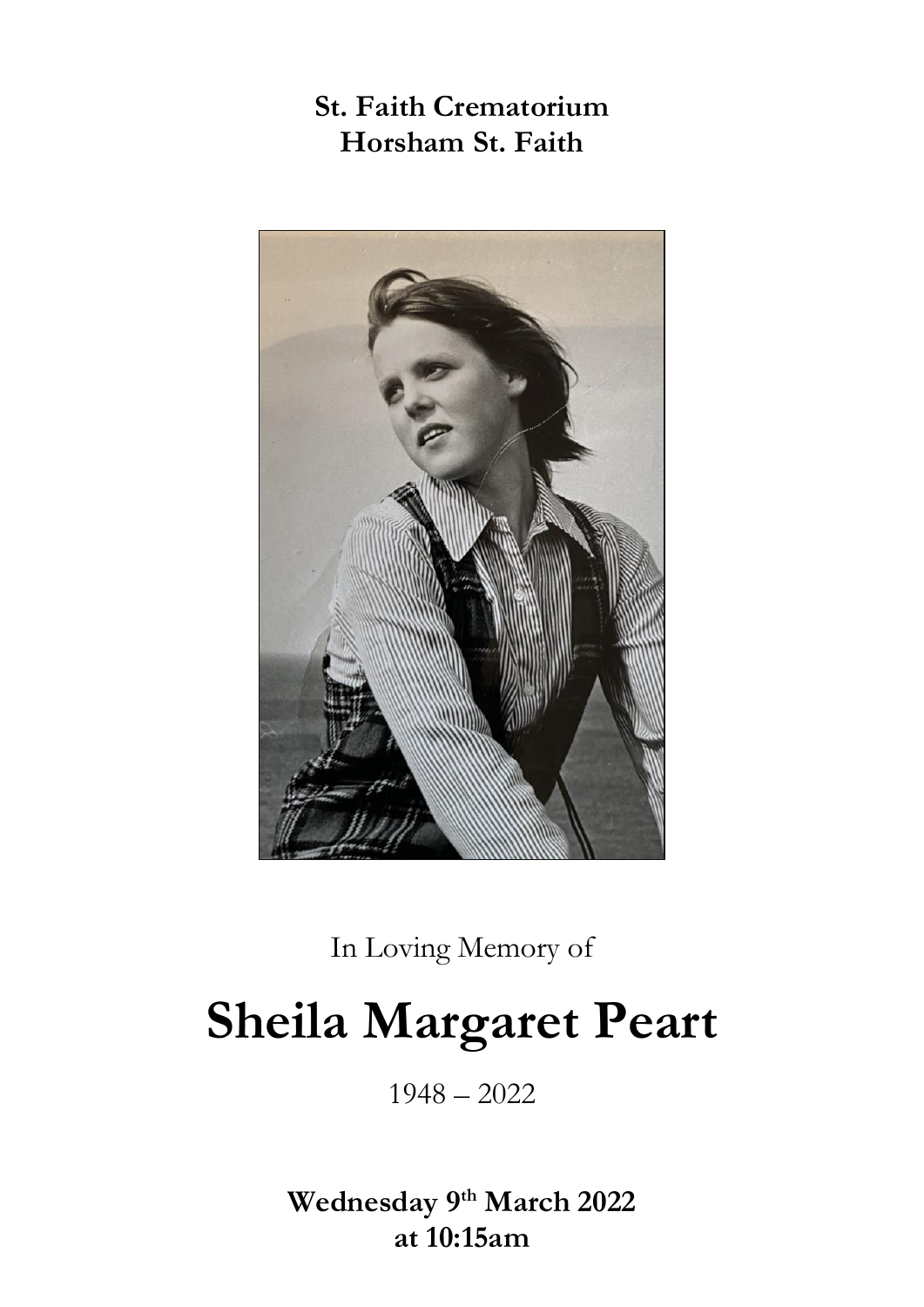#### **Processional Music**

*Mozart: Piano Concerto No. 21*

#### **Welcome and Introduction**

*by Stuart Kenrick – Civil Celebrant*

### **Eulogy**

#### **Tribute to Mum**

*read by Helen*

#### **Period of Reflection**

*as we sit and reflect on Sheila's life with some photographic memories, we will listen to Supermarket Flowers by Ed Sheeran*

#### **Poem – Yellow Rose**

*adapted by Victoria*

Mum's yellow rose once grew, where all could see, protected by a garden wall. As the days passed by, mum's yellow rose spread its stems straight and tall. One day in February the sun shone through and blossomed for all to see.

Mum's yellow rose moved gently towards the sun and finally passed beyond the wall, the people who deeply feel the loss have comfort knowing mum's yellow rose is going to bloom again.

> It's greater now, nurtured by loving care and when you see a yellow rose the spirit of Mum & Dad is there.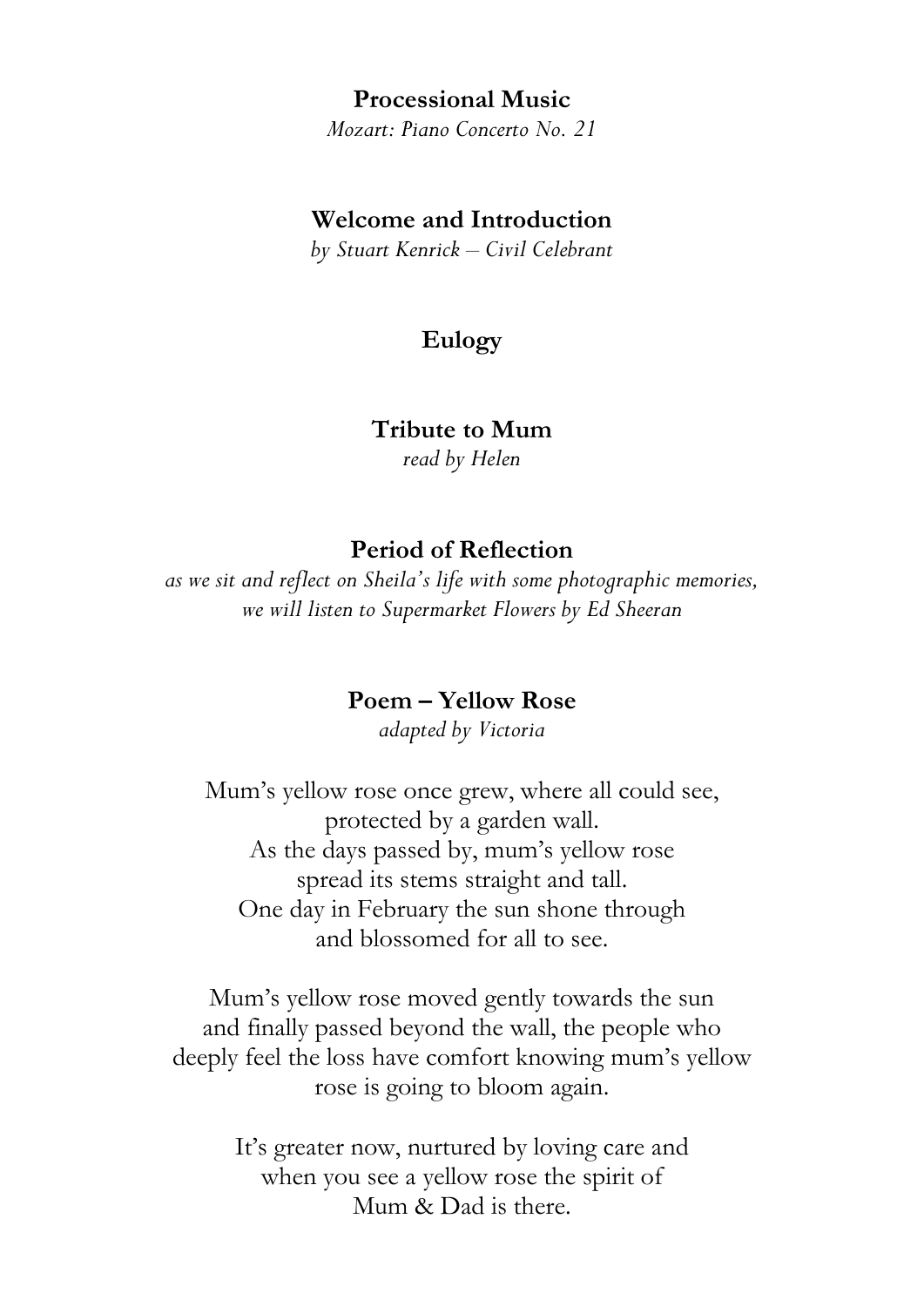#### **The Lord's Prayer**

Our Father, who art in heaven, Hallowed be thy name, Thy kingdom come, Thy will be done, On earth as it is in heaven. Give us this day our daily bread. And forgive us our trespasses, as we forgive those who trespass against us. And lead us not into temptation; But deliver us from evil. For thine is the kingdom, the power and the glory, For ever and ever. Amen.

## **The Committal**

#### **Closing Words**

#### **Recessional Music**

*Red Red Wine by UB40*